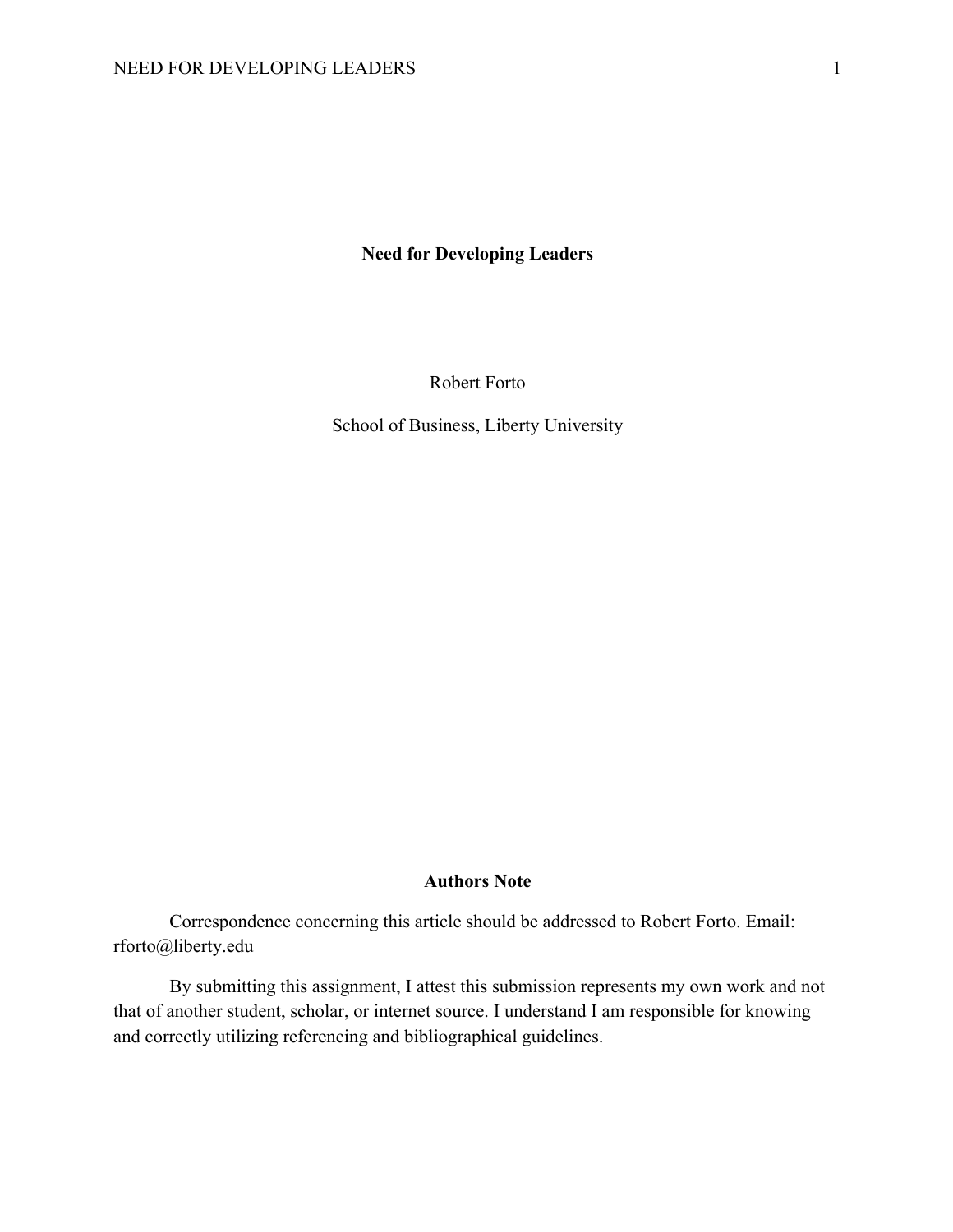### **Need for Developing Leaders**

The purpose of this paper is to examine the current scholarly and biblical literature to scrutinize whether the premise exists that practical leaders need to develop other leaders in their Overall strategy to support optimal organizational performance. Further, do leaders need support from other decision-makers in the organizations to determine if leaders need to train or enlist others to become tomorrow's leaders? Hughes (2022) maintains that leadership is a process in which leaders and followers interact in an environment. This give-and-take association can produce a symbiotic relationship, but what happens when new leadership needs to emerge?

Strategically, organizations must be equipped with a process to train developing leaders. This paper will examine the importance of innovative programs that teach leadership to understand this need better. Examples of this are collaborative training platforms that can teach leadership development through experiential learning, interactivity, and group participation. This need for training allows today's leaders to better understand the changing nature of leaderfollower relations and equip tomorrow's leaders with the skills to advance an organization into the future (Hughes, 2022).

It is still valid; however, good leadership makes a difference and can be enhanced by greater awareness of the critical factors influencing the leadership process (Hughes, 2022). Following the advice offered in Scripture will allow savvy Christian leaders to discover their team's uniqueness and provide opportunities to advance tomorrow's leaders (Glanz, 2021). Furthermore, there is a tremendous need for developing leaders. A firm or organization that can create a nurturing, empathetic, servant-focused leadership model will do more for training tomorrow's leaders than anything else (Glanz, 2021).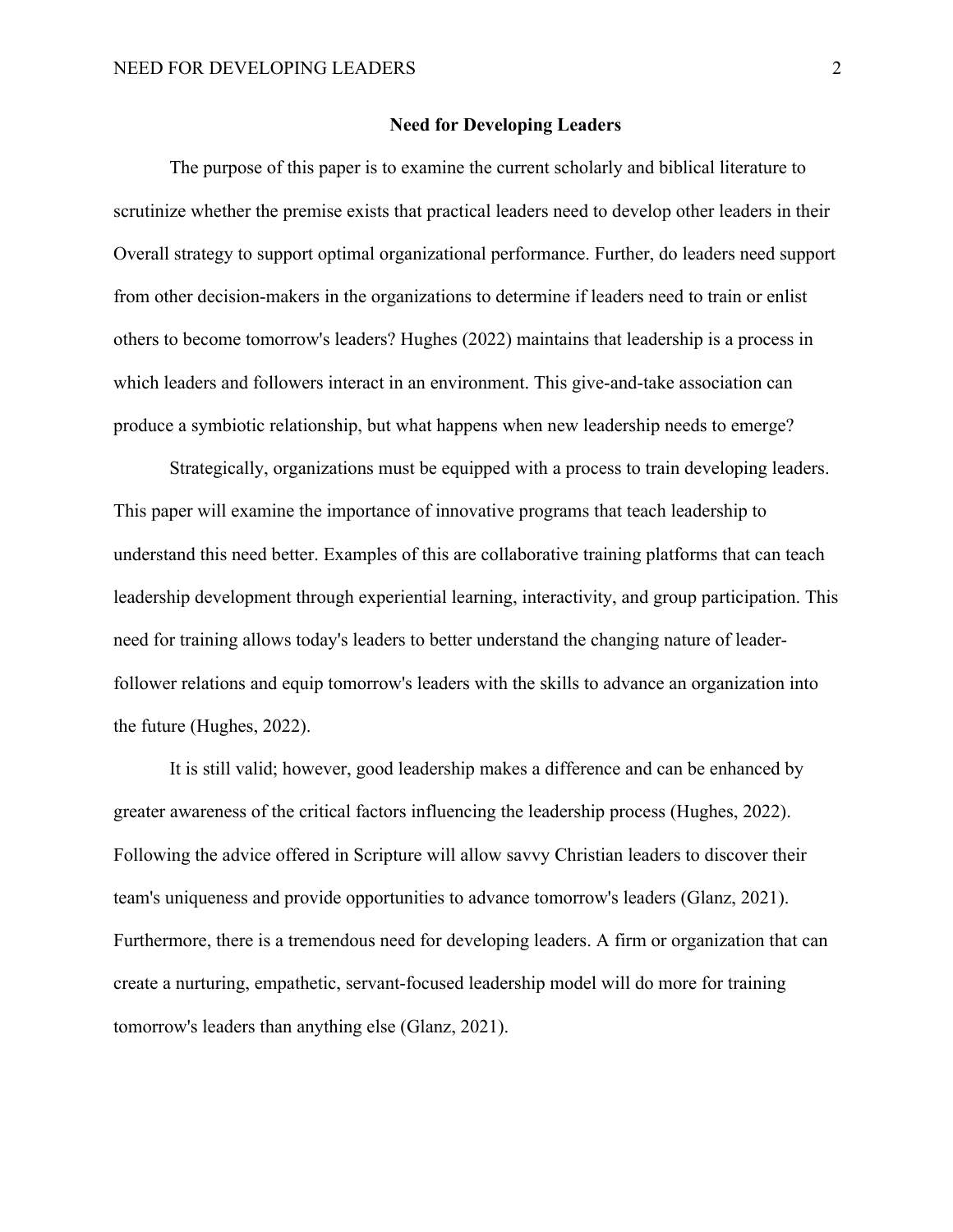# **Process**

Hughes (2022) examines several examples to show that leadership is a process. For example, leadership is directing and coordinating group members' work, interpersonal relationships, a method of influencing a group to attain goals, and actions that focus resources to create desirable opportunities. In short, a leader creates conditions for a team to be effective. Moreover, leadership has been defined as a process in the scholarly literature for the last several decades. Northouse, Schneider and Sommers, argue that this has made it easier and more effective for leaders and implementers to relate to each other as circumstances change and become more complex (Northouse, 2010; Schneider & Sommers, 2006; Vecchiotti, 2018).

This author agrees with the definitions in Hughes (2022) and Vecchiotti (2018) and would contend that leadership development occurs throughout life. Scholars and business leaders often advance that inspiration and direction are fundamental tenets of this process (Hughes, 2022). This author postulates that it is a social influence process. Leadership may not be learned through hard knocks, as Hughes (2022) describes, but leaders are developed through life experiences. The very best leaders use what they have known and developed through experience over time and use that knowledge to promote the most significant impact on those they serve while striving for mutually cooperative performance from all stakeholders.

### **Need**

There must be a reason why fast-food workers get more direct and ongoing training in their fields than many top business leaders. This author returned to university at the age of 44 to study leadership. He finished his bachelor's at the local university and continued for his master's and doctorate at Liberty. In his search, he could only find two schools at the time that offered a Doctor of Strategic Leadership degree. There were plenty of Ph.D. programs, but at the age of 49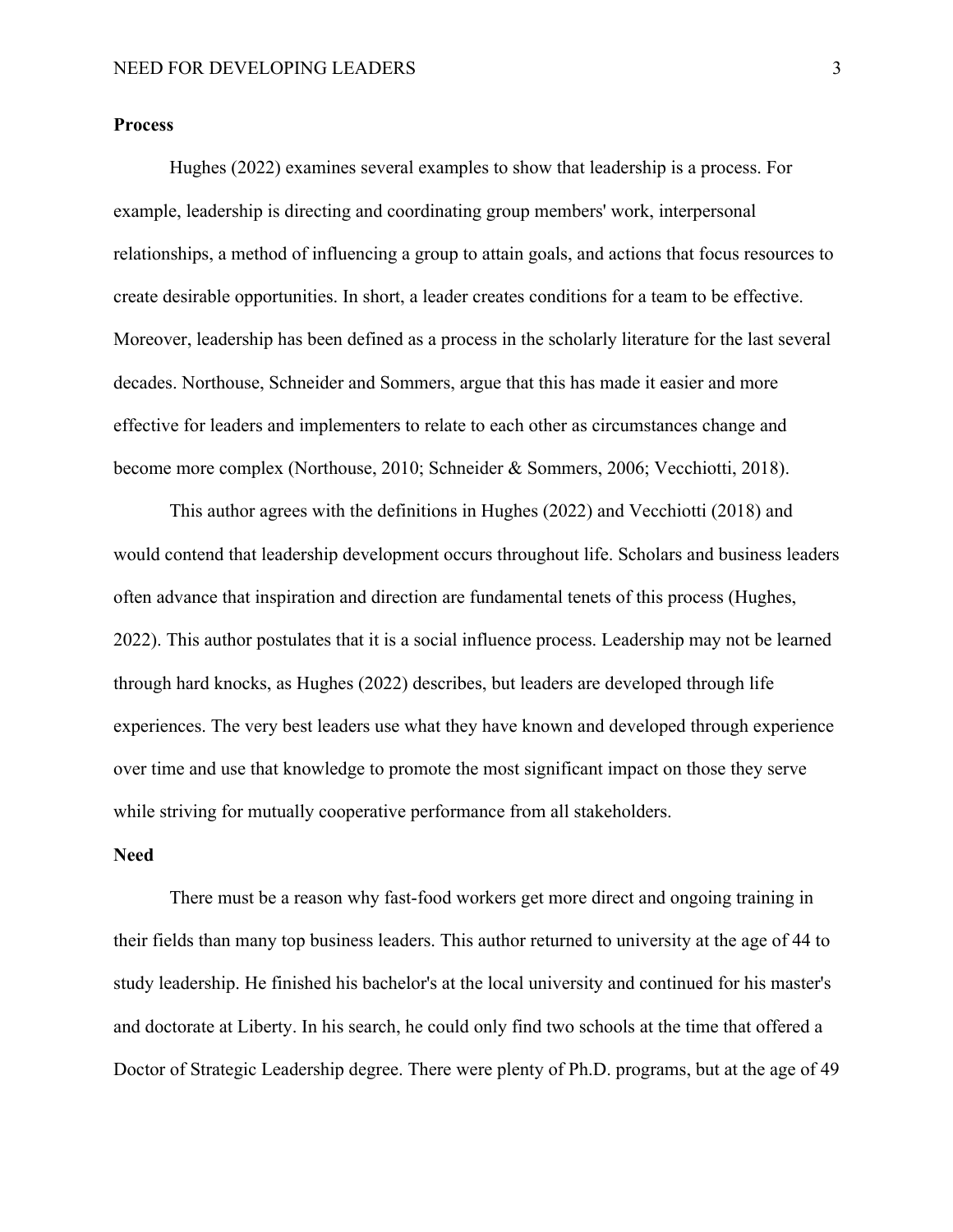and as a successful business owner, he knew his efforts were to become the best leader and manager for his family firm rather than advancing the field by doing research.

Throughout his tenure in the D.S.L. program, he has repeatedly found that the field of family business leadership is probably the most under-researched in all studies of leadership (Rovelli et al., 2021). Since this was in his wheelhouse, he recognized the need to do as much as he could to understand this field better and train himself to become a better leader by using his family business as a case study for many of the research papers.

### **Support**

Companies spend heavily on executive education but often get a meager return on their investment (Starkey et al., 2019). Moldoveanu and Narayandas (2019) argue that it is because business schools and other traditional educators are not adept at teaching soft skills vital for success today. Skills such as active listening, emotional intelligence, communication, and respect are just a few. In addition, research shows that even with expensive corporate training, people do not always stay with the organizations that have paid for their education, and learners often can not apply classroom lessons to their jobs (Moldoveanu & Narayandas 2019).

This author is attempting to change that, at least in Alaska. Recently he and a few of his colleagues have started an organizational development and training business called Peak Experience. His business model is different from the typical corporate training classroom setting. His business comprises experts in outdoor leadership, business development, coaching, and recreation therapy. It makes it easy and affordable for local businesses to get personalized, socialized, contextualized, and trackable learning experiences (Moldoveanu & Narayandas 2019).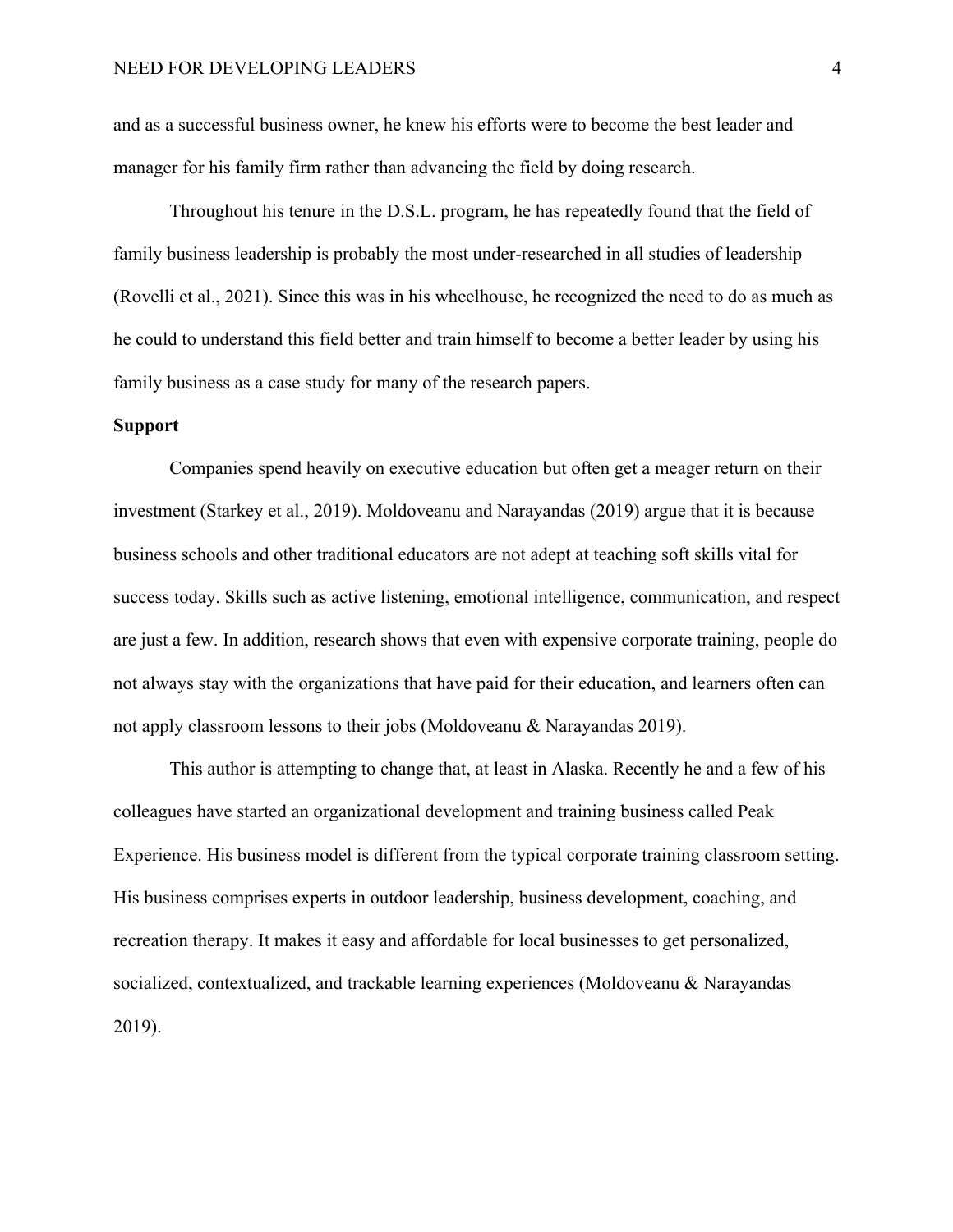The way forward is to provide interactive training that can teach leadership development through experiential learning, interactivity, and group participation (Fromm et al., 2021). This author argues that if you can make leadership development fun and highly sought after, rather than the typical, stagnating classroom learning environment, it may support and positively affect the training of future leaders. Partner that type of program with the ability to track future leaders over time, support them exactly when they need it, and help them navigate challenges they have never confronted before and it can lead to a process for the development of future leaders.

### **Biblical Principles**

This author owns a successful family business and a new start-up organizational development company. Both companies rely on a solid value-centric business model. Scripture advises, "The simple believes everything, but the prudent gives thought to his steps" (*New International Version*, 2011, Proverbs 15:22). Astrachan et al. (2020) advance this parable by suggesting that value-driven family firms provide ample room for biblical principles to affect family, business, and individual decisions. This influence will allow leaders of the family firm to inspire value formation and preservation. In addition, this value-driven and faith-led decisionmaking is a perfect incubator for training future leaders for the organization.

Lastly, Proverbs 16:9 establishes, "The heart of man plans his way, but the Lord establishes his steps" (*New International Version*, 2011, Prov. 16:9). When a savvy Christian leader can discover the uniqueness of each family member, teammate, or friend, listening, validating, and being honest and truthful in appropriate and timely ways are highly relational and an excellent way to advance tomorrow's leaders (Glanz, 2021). This is how people grow. In our hyper-focused, look-at-me, social media-driven society, we need to go back to the roots of leadership as a process and create a deeper understanding of the relationship methods offered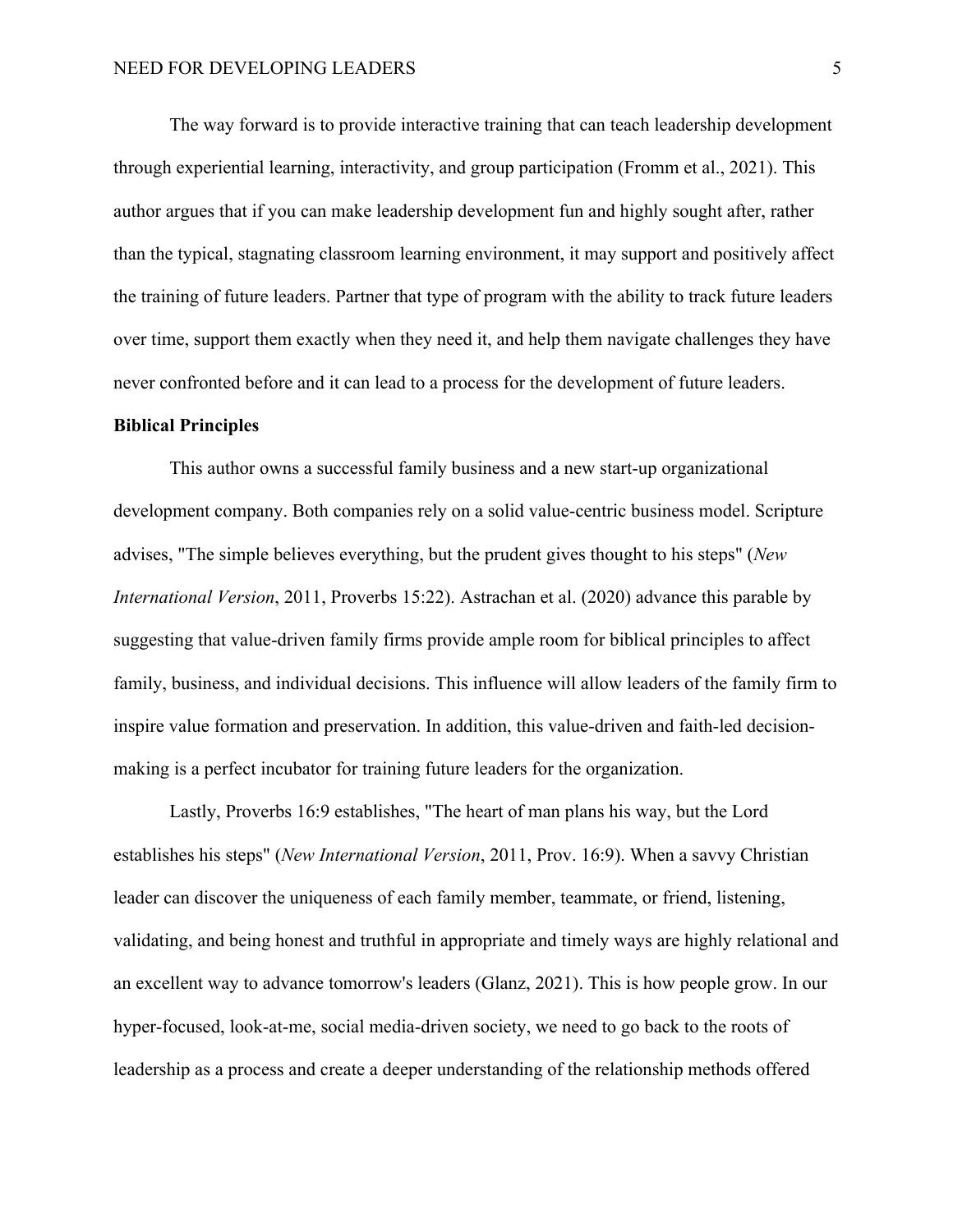through Scripture and put aside our assumptions. Creating a nurturing, serve others first leadership model will do more for training tomorrow's leaders than anything else (Glanz, 2021).